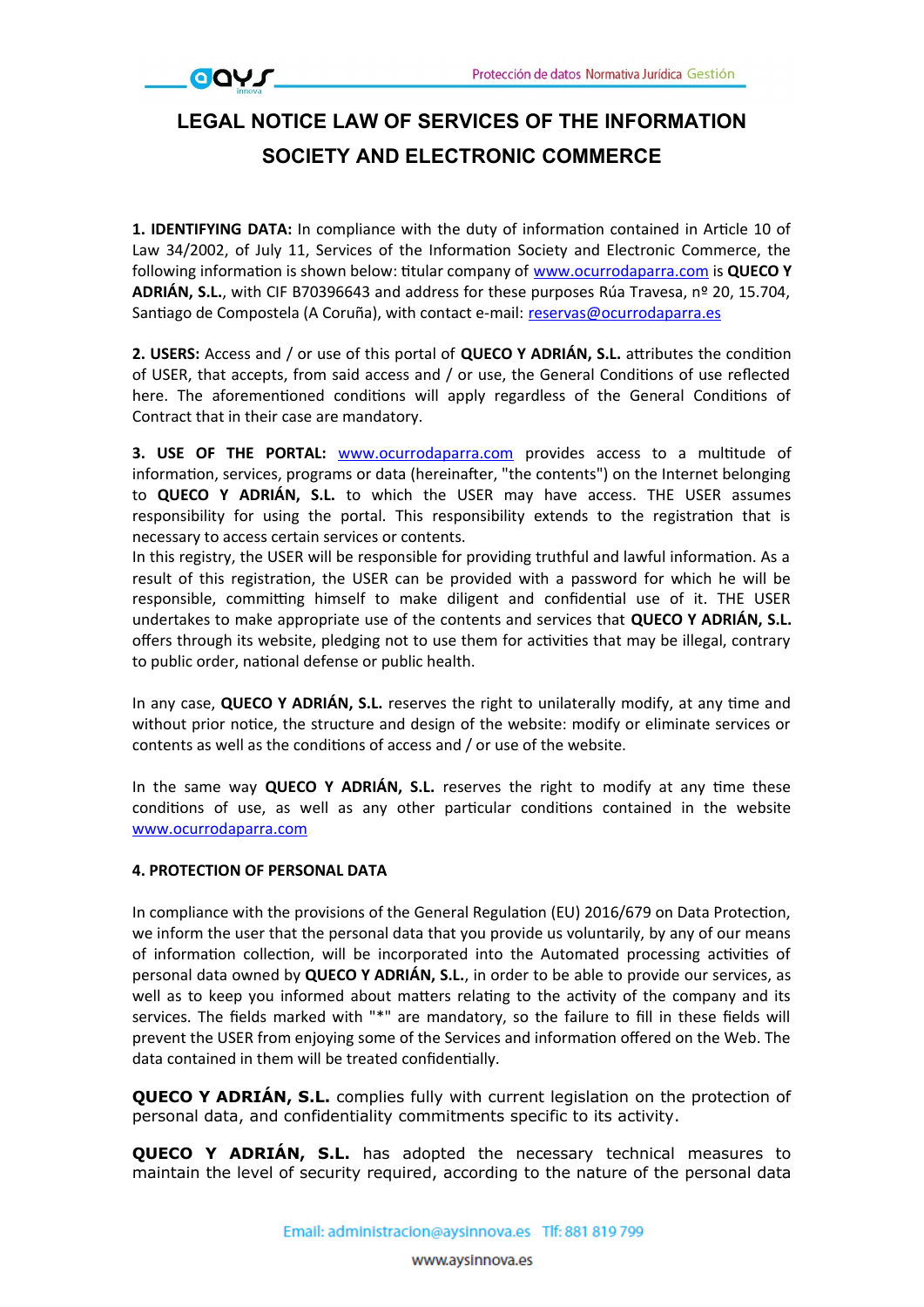

processed and the circumstances of the treatment, in order to avoid, as far as possible and always according to the state of the art, its alteration, loss, treatment or unauthorized access. In order to carry out the aforementioned management, it may be necessary to transfer the data to the data processors, collaborating companies and public administrations (which can verify the accuracy of the data).

In the event that the USER provides personal data, referring to individuals other than himself, the USER must, prior to the inclusion, inform them of the contents of this clause, in accordance with the provisions of the General Regulations ( UE) 2016/679 of Data Protection.

**QUECO Y ADRIÁN, S.L.** as responsible for the Treatment Activity, guarantees the exercise of the rights of access, rectification, deletion, limitation, opposition and portability of the data provided, as provided in the General Regulation (EU) 2016/679 on Data Protection, the USER may exercise the rights at any time, writing a letter to the registered office, attaching a copy of the DNI or Passport.

**QUECO Y ADRIÁN, S.L.** guarantees that all commercial communications directed to its customers comply with current regulations.

Therefore, in compliance with Law 34/2002 on Services of the Information Society and Electronic Commerce and the General Telecommunications Act 9/2014, the USER is informed that **QUECO Y ADRIÁN, S.L.** can send you electronically information about products and services of interest to which you give your consent

At any time you can revoke this authorization at the address [reservas@ocurrodaparra.es](mailto:reservas@ocurrodaparra.es)

**5. USE OF COOKIES:** The USER is advised that this website uses cookies. Cookies are small text files that are installed in the browser of the USER's computer to register their activity, sending an anonymous identification that is stored in it, in order to make browsing easier, for example, allowing access to USERS who have previously registered and access to the areas, services, promotions or contests reserved exclusively for them without having to register for each visit. They can also be used to measure the audience, traffic parameters and navigation, session tme, and / or monitor the progress and number of entries. **QUECO Y ADRIÁN, S.L.** will always try to establish adequate mechanisms to obtain the USER's consent for the installation of cookies that require it. Notwithstanding the foregoing, it must be taken into account that in accordance with the law, it will be understood that (i) the USER has given his consent if he modifies the browser configuration by disabling the restrictions that prevent the entry of cookies and (ii) that the referred consent will not be necessary for the installation of those cookies that are strictly necessary for the provision of a service expressly requested by the USER (through prior registration).

It may happen that some cookies used in this website are not related to **QUECO Y ADRIÁN, S.L.** This is because some pages of the website have inserted content from third-party websites (such as a YouTube video).

Because the aforementoned content comes from another website, **QUECO Y ADRIÁN, S.L.** does not control the configuration of these cookies. If you want to change your cookie configuration preferences, you should check the websites of these third parties for information.

**6. INTELLECTUAL AND INDUSTRIAL PROPERTY: QUECO Y ADRIÁN, S.L.** by itself or as assignee, is the owner of all the intellectual and industrial property rights of its Web page, as well as the elements contained in it (for example, images, sound, audio, video, software or texts; logos,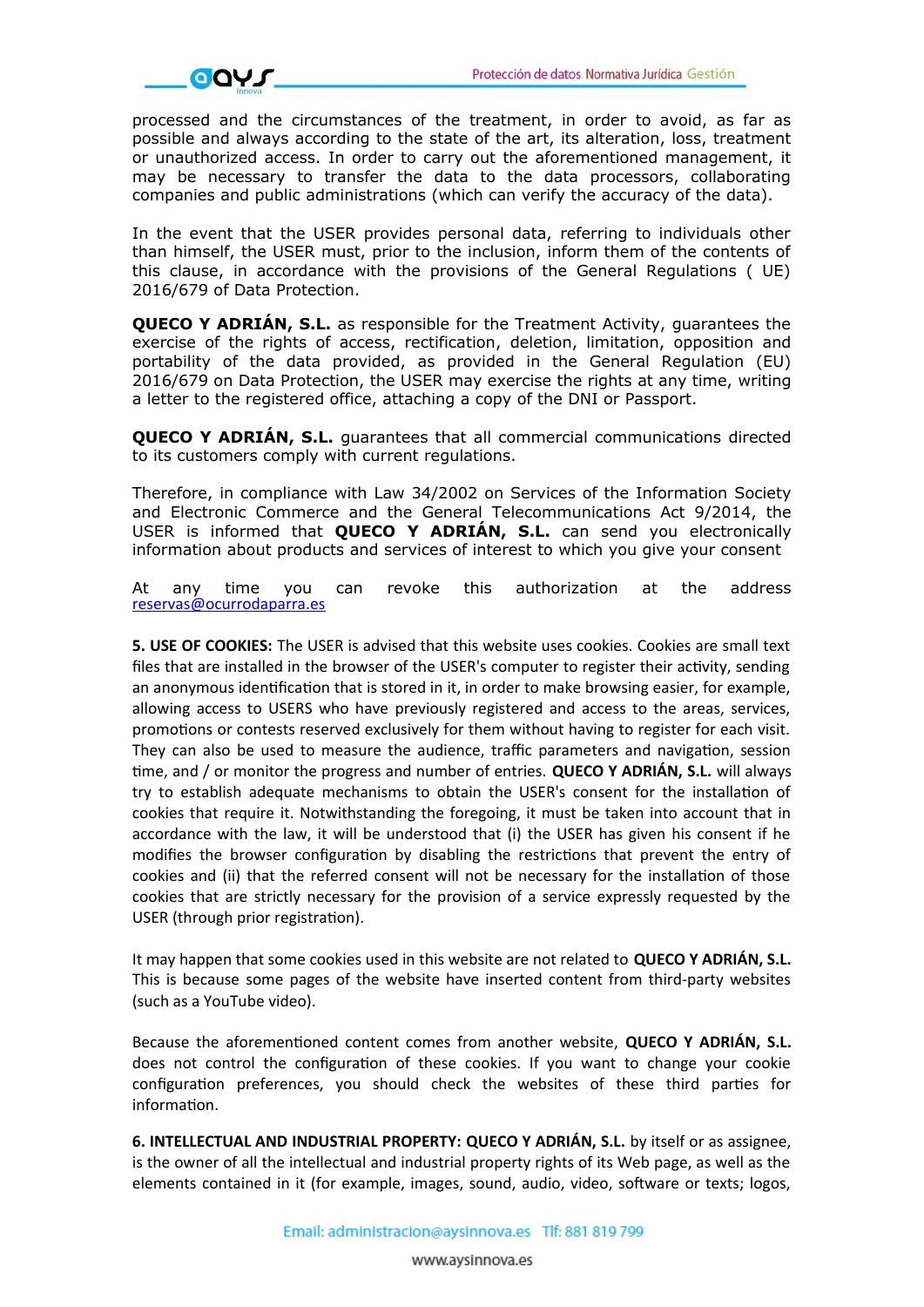

color combinations, structure and design ..), its reproduction, distribution and public communication are expressly prohibited, including the method of making available all or part of the contents of this website, in any medium and for any technical medium, without the authorizaton of **QUECO Y ADRIÁN, S.L.**

The USER undertakes to respect the intellectual and industrial property rights owned by **QUECO Y ADRIÁN, S.L.** The USER must refrain from deleting, altering, evading or manipulating any protection device or security system that was installed on the Web page.

**7. EXCLUSION OF WARRANTIES AND LIABILITY: QUECO Y ADRIÁN, S.L.** is not responsible, in any case, for damages of any kind that may cause, by way of example: errors or omissions in the contents, lack of availability of the website or the transmission of viruses or malicious or harmful programs in the content, despite having adopted all the necessary technological measures to avoid it.

Deficiencies of the service, communication networks, problems resulting from malfunction or use of non-optimized versions of any browser, possible security errors that may occur or possible damage that may occur in the USER's computer system, to the files or documents stored in it, as a consequence of the presence of viruses in the USER's computer used for connection to the services and contents of the Web site, telephone faults, interferences, omissions or disconnections in the operation of the system electronic motivated by causes beyond the control of **QUECO Y ADRIÁN, S.L.**; of the knowledge that may have unauthorized third parties of the class, conditions, characteristics and circumstances of access and use that USERS make of the Web site and of the informaton and services. Illicit, negligent, fraudulent use, contrary to these General Conditons, to the good faith, to the general accepted uses or to public order, of the Website, its services or contents, by the USERS

**8. MODIFICACIONES: QUECO Y ADRIÁN, S.L.** se reserva el derecho a efectuar sin previo aviso las modifcaciones que considere oportunas en la página web, pudiendo cambiar, suprimir o añaadir tanto contenidos y servicios que se presten a través de la misma como la forma en la que estos aparezcan presentados o localizados en su portal.

**9. LINKS:** In the event that [www.ocurrodaparra.com](file:///C:%5CUsers%5CAYS%20innova%201%5CDropbox%5CAYS%20LOPD%5CPLANTILLAS%5CDocumento%20Completo%20RGPD%5CCL%C3%81USULAS%20RGPD%5CWeb%5Cwww.XXXXX.com) links or hyperlinks to other internet sites, **QUECO Y ADRIÁN, S.L.** will not exercise any type of control over said sites and content. Under no circumstances, **QUECO Y ADRIÁN, S.L.** will assume any responsibility for the contents of any link belonging to a third party website, nor will it guarantee the technical availability, quality, reliability, accuracy, breadth, veracity, validity and constitutionality of any material or information contained in any of said hyperlinks or other internet sites. . Likewise, the inclusion of these external connectons will not imply any type of associaton, merger or partcipaton with the connected entities.

**10. RIGHT OF EXCLUSION: QUECO Y ADRIÁN, S.L.** reserves the right to block access by a USER to any indication of fraudulent use of the services offered without prior notice, on its own or by a third party, to those users who fail to comply with these General Conditons of Use.

**11. GENERAL: QUECO Y ADRIÁN, S.L.** will pursue the breach of these conditons as well as any improper use of its portal by exercising all civil and criminal actions that may correspond in law **12. MODIFICATION OF THE PRESENT CONDITIONS AND DURATION: QUECO Y ADRIÁN, S.L.** You can modify at any time the conditions determined here, being duly published as they appear here. The validity of the aforementioned conditions will be based on their exposure and will be in force until they are modified by others duly published.